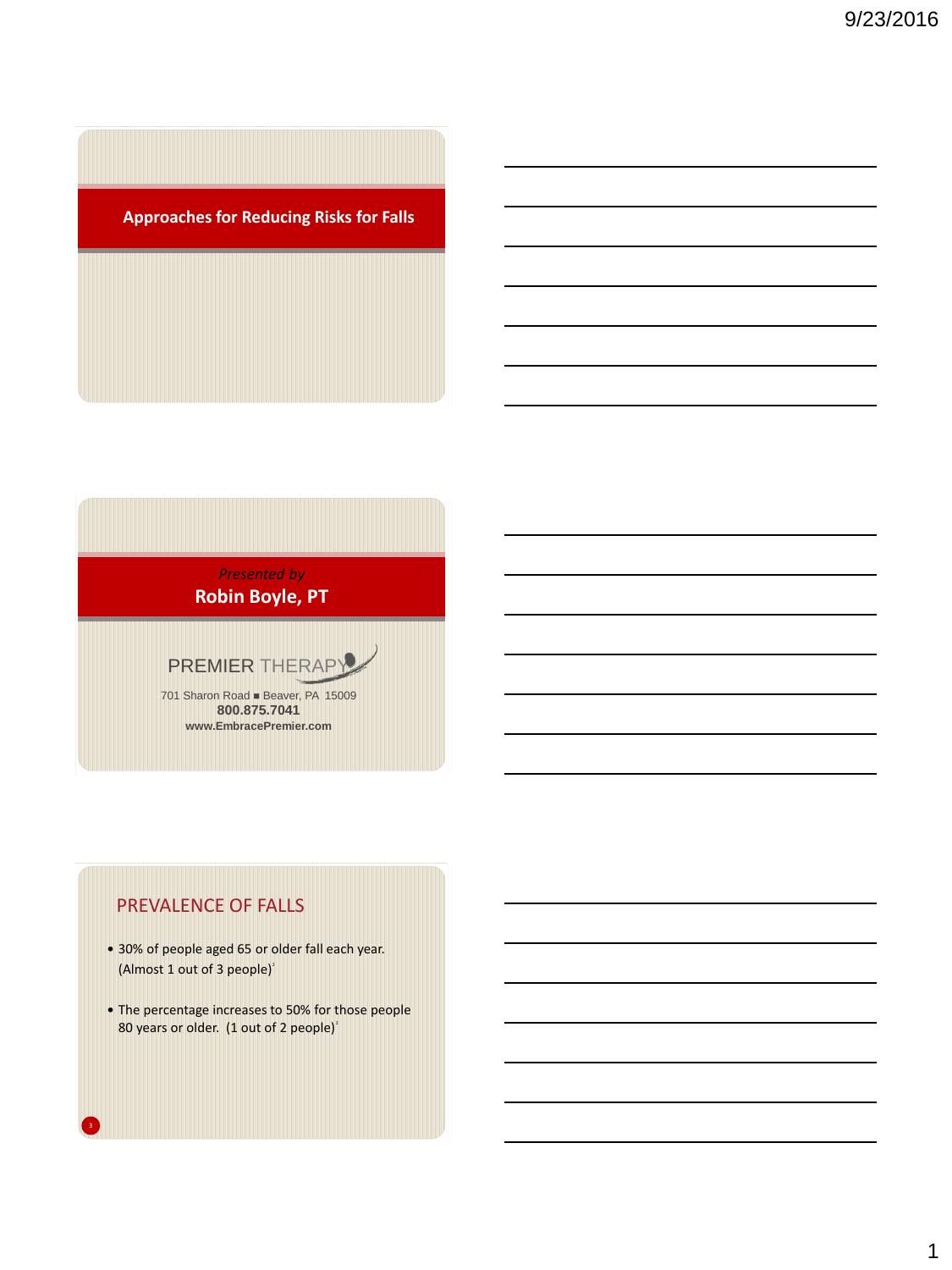## PREVALENCE OF FALLS

- 2 out of 3 people who fall will fall again within 6 months.<sup>2</sup>
- Falls are the leading cause of injury, hospital admissions, and death in people 65 years and older.<sup>2</sup>

## COST OF FALLS

4

- In 2010, the estimated cost of falls in the older adult population was \$28.2 billion.<sup>2</sup>
- By 2020, that will rise to an estimated \$55 billion with Medicare footing \$32.4 billion of that cost.<sup>2</sup>

## COST OF FALLS

- In 2010, estimated cost for a fall a year per adult was  $$3,500.<sup>2</sup>$
- This increases to \$16,500 a year with 2 or more falls in a year and to \$27,000 if serious injury occurs during a fall.<sup>2</sup>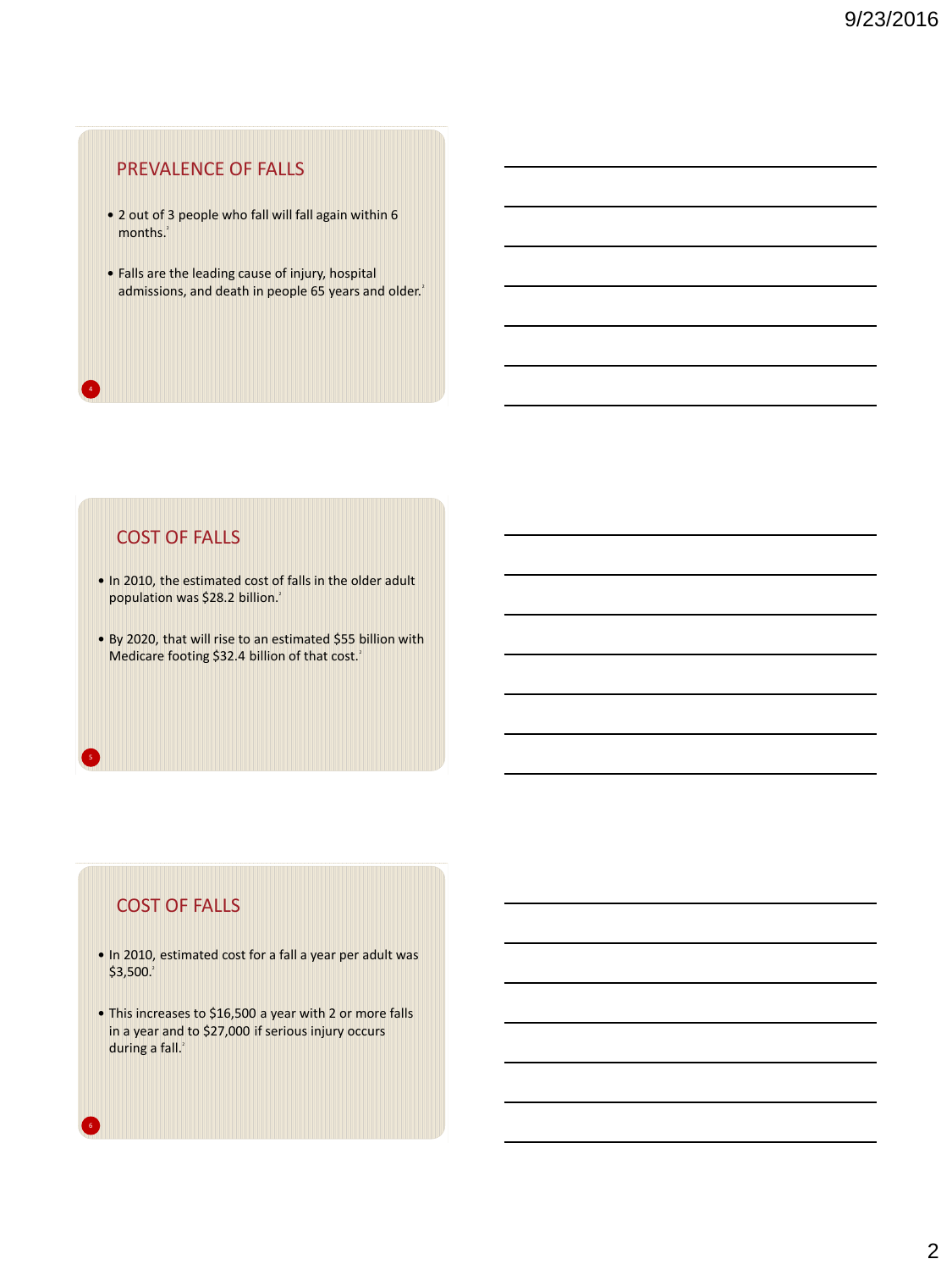## REASON FOR FALLS PREVENTION

Fall Prevention is a top focus and quality measure for Medicare due to:

- The frequency of falls in the older population
- The severity of injuries and even death that can result
- The significant cost to the healthcare system
- Compromises quality of life for residents

7

## IMPLEMENTING A FALLS PROGRAM

- Helps reduce cost to the healthcare system
- Decreases re-admissions to hospitals
- Helps maintain functional status and safety level of the resident
- Improves overall quality of life for the resident

## Risk Factors for Falls

- **Previous Fallers**
- People with co-morbidities
- Cognitive Issues
- Behavior Issues
- Vitamin Deficiencies
- Balance Deficits
- Multiple Drug Regimen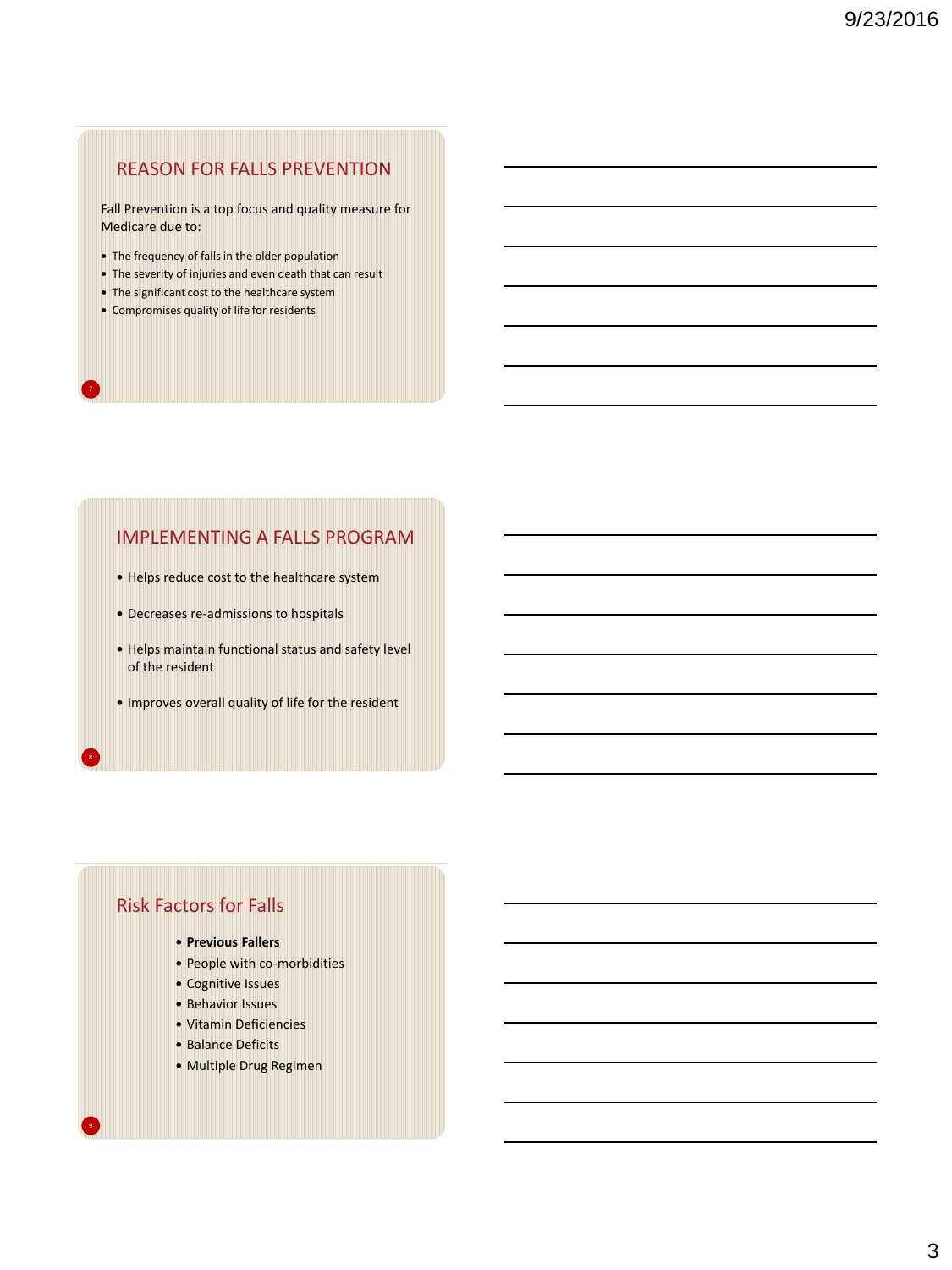## Risk Factors for Falls cont.

 $\bullet$  Pain

10

11

12

- Gait Abnormalities
- *(i.e., step length, velocity, BOS)*
- Psychosocial Issues *(i.e., Depression)*
- Nutritional Deficits
- Visual Deficits
- Acute Illness *(i.e., UTI)*
- Decreased Strength

## Risk Factors for Falls cont.

- Decreased sensation *(i.e., DM)*
- Incontinence
- Arthritis
- *F*unctional Limits
- > than 80 years old

## Risk Factors **with Strongest** Association with Falling

- **History of Falls**
- Gait Problems
- Use of Walking Aide
- Vertigo
- Parkinson's Disease
- Anti-epileptic Drug Use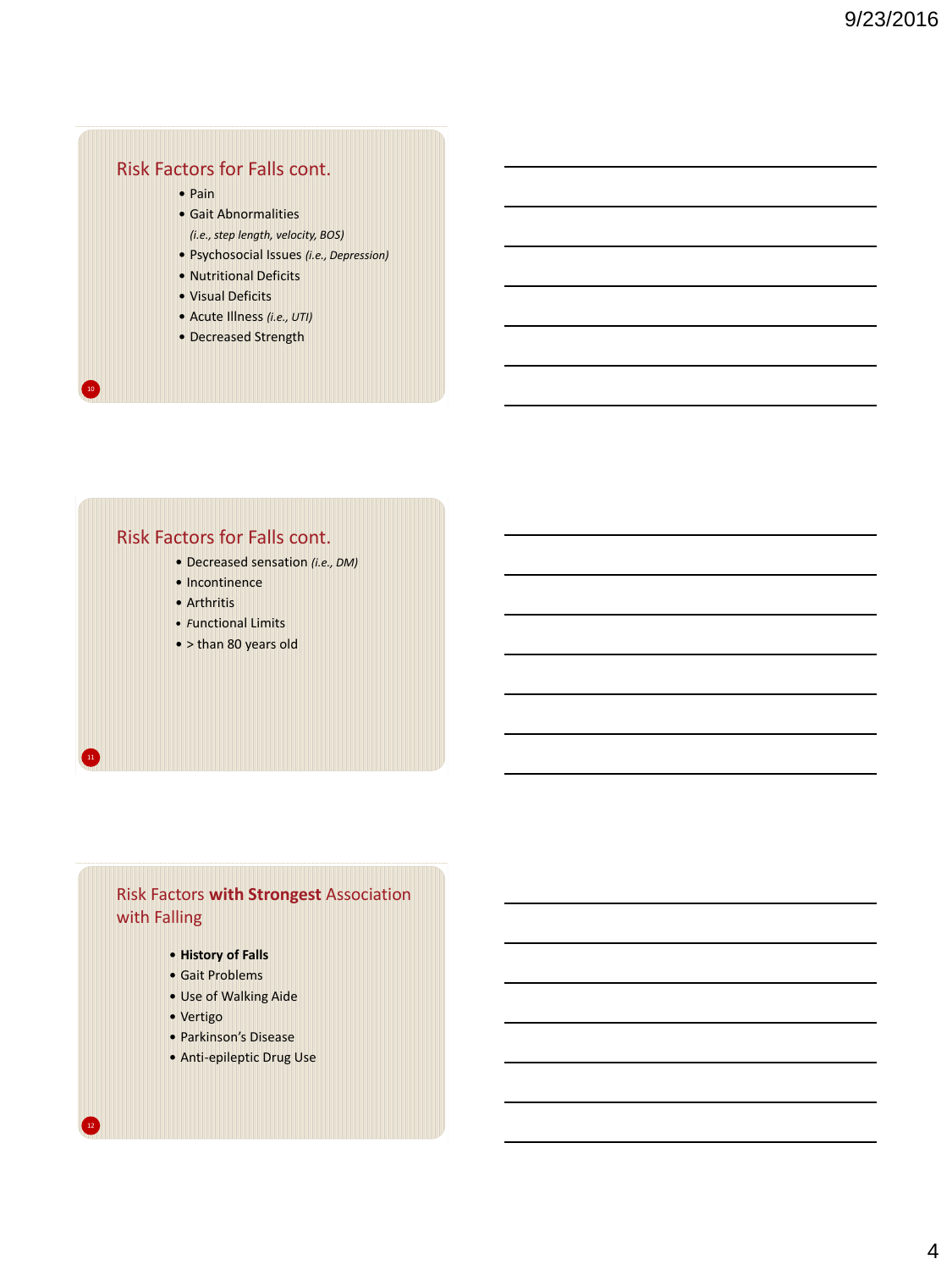## Other Risks to Consider

 **Postural Hypotension-** most overlooked vital sign measurement; seen as a decrease in systolic pressure by 20 mmHg or a decrease of diastolic pressure of at least 10 mmHg within 3 minutes of standing.

## Other Risk Factors cont.

## **Obstructive Sleep Apnea**

13

14

15

- If resident cannot achieve a sound night of sleep, it will put them at risk for falls.
- Involve physician if suspect resident has it

## Other Risk Factors cont.

- If a person fell in hospital and is admitted to SNF: Danger zone is **first 2 weeks** in facility after admission.
- Almost 70% of those patients, will fall again, and 5% will die from the fall.
	- Mostly attributed to acute illness, environmental change and adverse drug reactions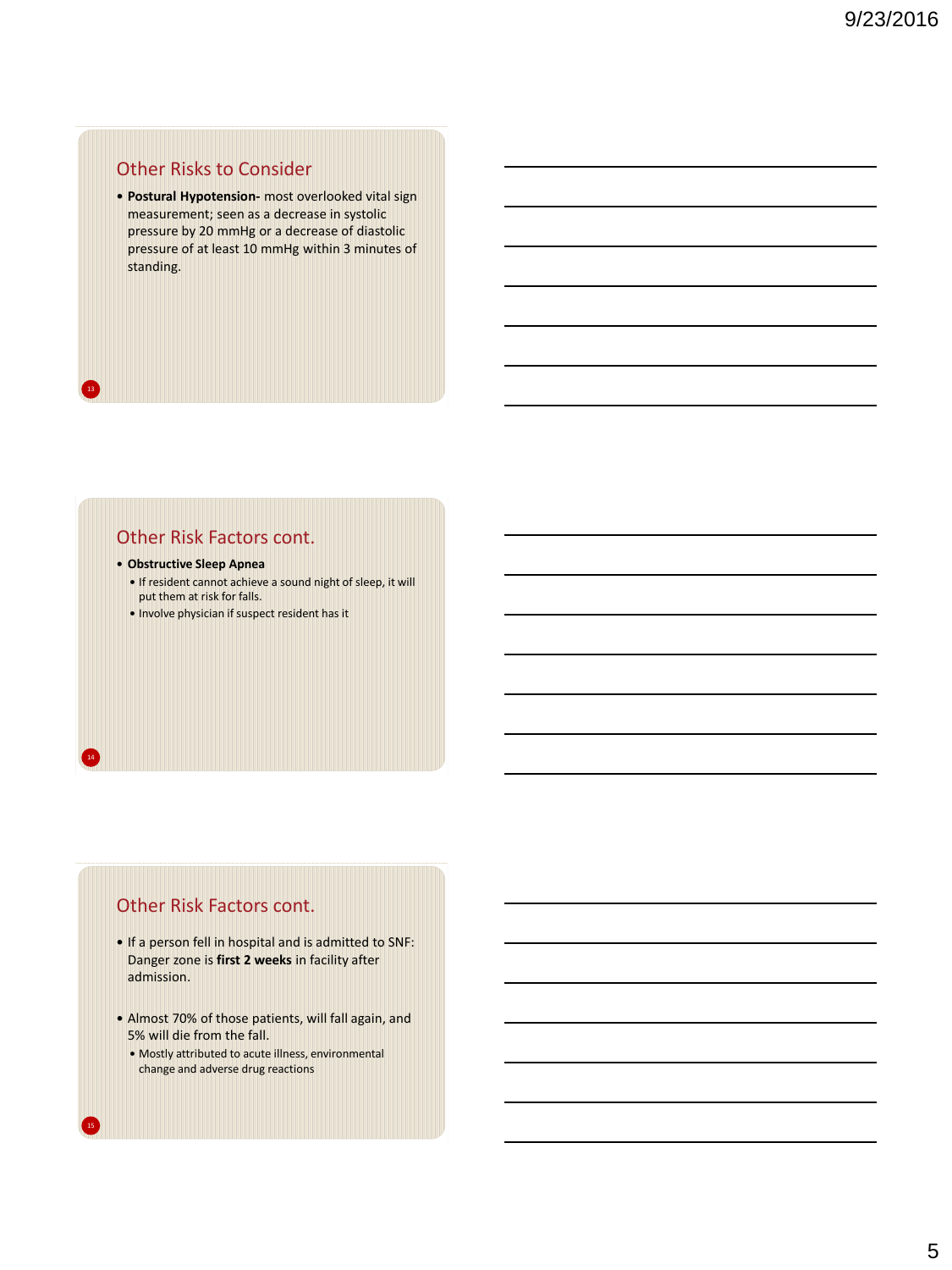# Other Risk Factors cont.

- **Medication**<sup>18,19</sup>
	- Known as large contributor to falls either from overdosage or under-dosage
	- Eliminating or changing dosages can undermine the effect of a medication on an underlying problem that is also a risk for falling.

*Ex: Parkinson's Disease*

## Risk Factors

16

17

18

- The more risk factors a person has, the more likely they are to fall.
- 78% more likely to fall if a person has 4 or more risk factors.
- **Underlines need to identify risks upon admission**

# Screening for Risks

- Do it upon admission and at least quarterly for your long term care residents
- Look for aforementioned risks, especially if they have had a fall in the last year and have gait/balance problems.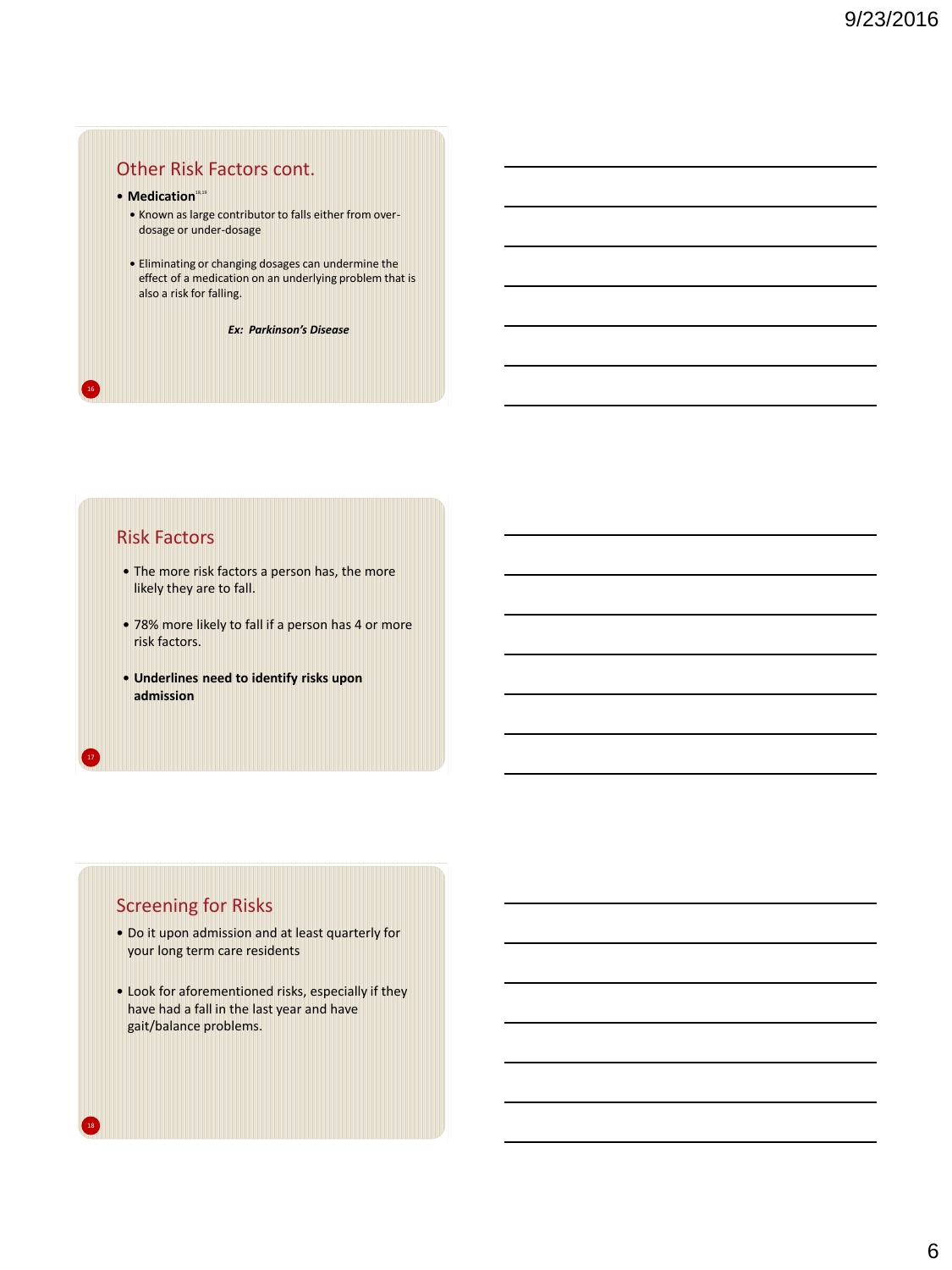# Screening for Risks cont.

19

If any of these risks exist upon screening, the person has a 50% chance of falling within a year.





| What's Your Neb1 a possby/assident noseasment of foll mk.                                                                                                                                                                                                                                                                                                                                                                                        |                      |
|--------------------------------------------------------------------------------------------------------------------------------------------------------------------------------------------------------------------------------------------------------------------------------------------------------------------------------------------------------------------------------------------------------------------------------------------------|----------------------|
| the pile who have taken or to are likely to but up it.<br>fatos: classic "key" or "but" for each statement between<br>Project to which have lowest autobased on cost as I show our weekend at the<br>WHO WASH TRANSVERSED IN FRESHERED<br>chicade for Autor: Muly ta No.<br>WAS BARR Lower and Lambdrocks up a pain<br>time of remain term that was remained by support any of<br>or waker a go a madoubly<br>WIE RAW ROUGHLIGHT<br>pair beloves |                      |
| This walker is registed good fusioned.<br>water 6<br>W-SD Bx 90   meets myst   te-holding with Summers<br>when meh by of higher.<br>morphism'share work out about hang-was apart limits to fall.<br>WITH WANT I WILANDED AND FARM.                                                                                                                                                                                                               |                      |
| <b>Prior Level of Function Assessment</b><br>This is a sign of weaking regulary<br>20-20; No 20; could be preferred by \$400 to 2000 to<br><b>Finnisherd Name</b><br><b>THEFT</b><br>Thus, is when a sign at easily lag of<br>to US. We US. These correctivaties departures years a<br>Phior to this recent health decline<br>moting to be bettered . on<br><b>Allen</b>                                                                         | <b>PREMIER</b>       |
| Did you help the patient with eating?<br><b>DOM to spect</b><br>to U.S. the DS Indian have to wait be the last of<br>If so hour?<br><b>But Artes: It jobs fast call</b><br>and the first than the company feet of the motivation<br><b>Schultz</b> over main                                                                                                                                                                                     | $\nabla u_0$         |
| Did you help the patient with divesting?<br>chance of fullful.<br>"SALING FOR SHE SAT 1995 (SNC) WARS INC.<br>milk as 36<br>God Name (number) and computers are computed from the party<br>This or mentioned for the<br>Clic you help the patient with making (enting up?<br>49-53). No (MI ) to be enabled to be to me should be<br>telling.                                                                                                    | $\neg$ Yes $\neg$ Yo |
| popme my cond<br>Selection of Sept<br>steam\$ (can. at)<br>as (1) No.26, i chase fast and or hopmonts.<br>Did you help the patient with batting batteson use?                                                                                                                                                                                                                                                                                    | Ves <sub>Wo</sub>    |
| AMEND THE THIRD OF ALLER THE LAST "WAS " MILITAR"<br>UT FA for falling. Refer to 5 345 fam.<br>where the position state in code good decisions? Down Diversify the control of the state of the state of the state of the state of the state of the state of the state of the state of the state of the state of the state of                                                                                                                     | $T$ Yes $N_0$        |

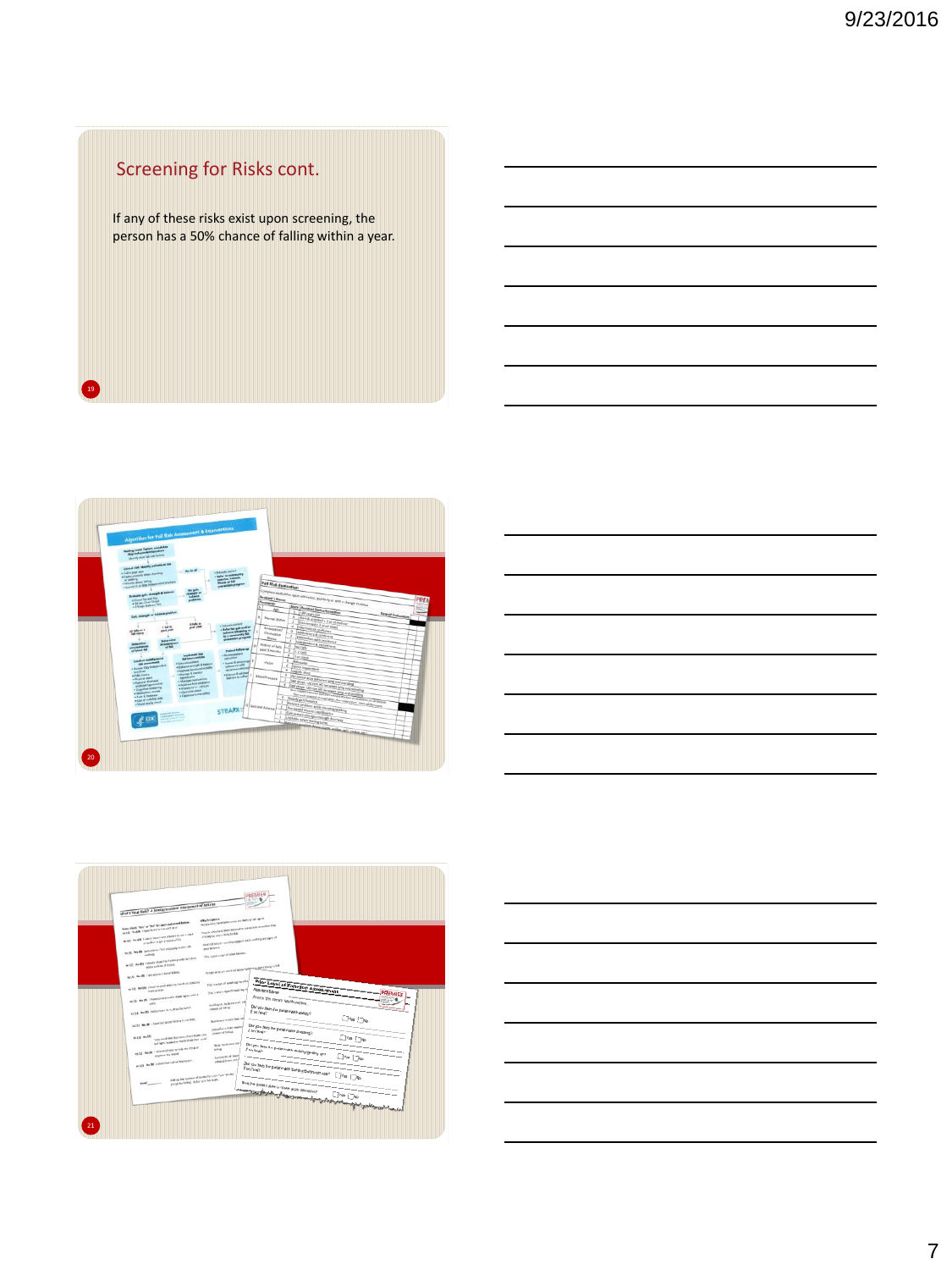# Assessment of Fall Risk

## Should include:

22

23

- History of Falls: circumstance of Fall(s)
- Risk Factors Present
- Medication Review
- Functional Status: Therapy may be involved
- Environmental Assessment

# Assessment and Plan of Care

- Once necessary assessments from IDT members are completed, it is vital that education to all caregivers take place and documentation is available to reference
- Put recommendations in easily accessible area known by all staff so care is delivered appropriately and resident remains safe
- Surveyors are looking for updated plans of care to address issues with patients and evidence that care staff are adequately trained and carrying out the plans as recommended

| excisive.<br><b>Fall Investigation Tool</b><br>All information below reflects what happened at the time of the incident.                                                                                                                                                                            |
|-----------------------------------------------------------------------------------------------------------------------------------------------------------------------------------------------------------------------------------------------------------------------------------------------------|
| Legation of full: Activity prior to full: Activity prior to full:<br>Brief description of fall: www.communication.com/communication.com/communication.com/communication.com/communication.com/communication.com/communication.com/communication.com/communication.com/communication.com/communicati |
| What does the resident state happened?                                                                                                                                                                                                                                                              |
| the control of the control of<br>What do other winnesses state happened?                                                                                                                                                                                                                            |
| <b>NOM.</b> WHEN NO NORTH<br>Pain: Ties Inc Location/Description of injury<br>Mild put expense nd me not integer with string [ ]Meditrate (paintinglese with nome activity) [ ]Devert (pain started lating)                                                                                         |
| Environmental Conserva: (nom order, gura, and foot equipment follow, etc)                                                                                                                                                                                                                           |
| Contributing Fecture: Positioning Deltarion Despites Dealer lines Dave Distribution District Lines<br>Vision Impairment   Other Explain all sheeked an                                                                                                                                              |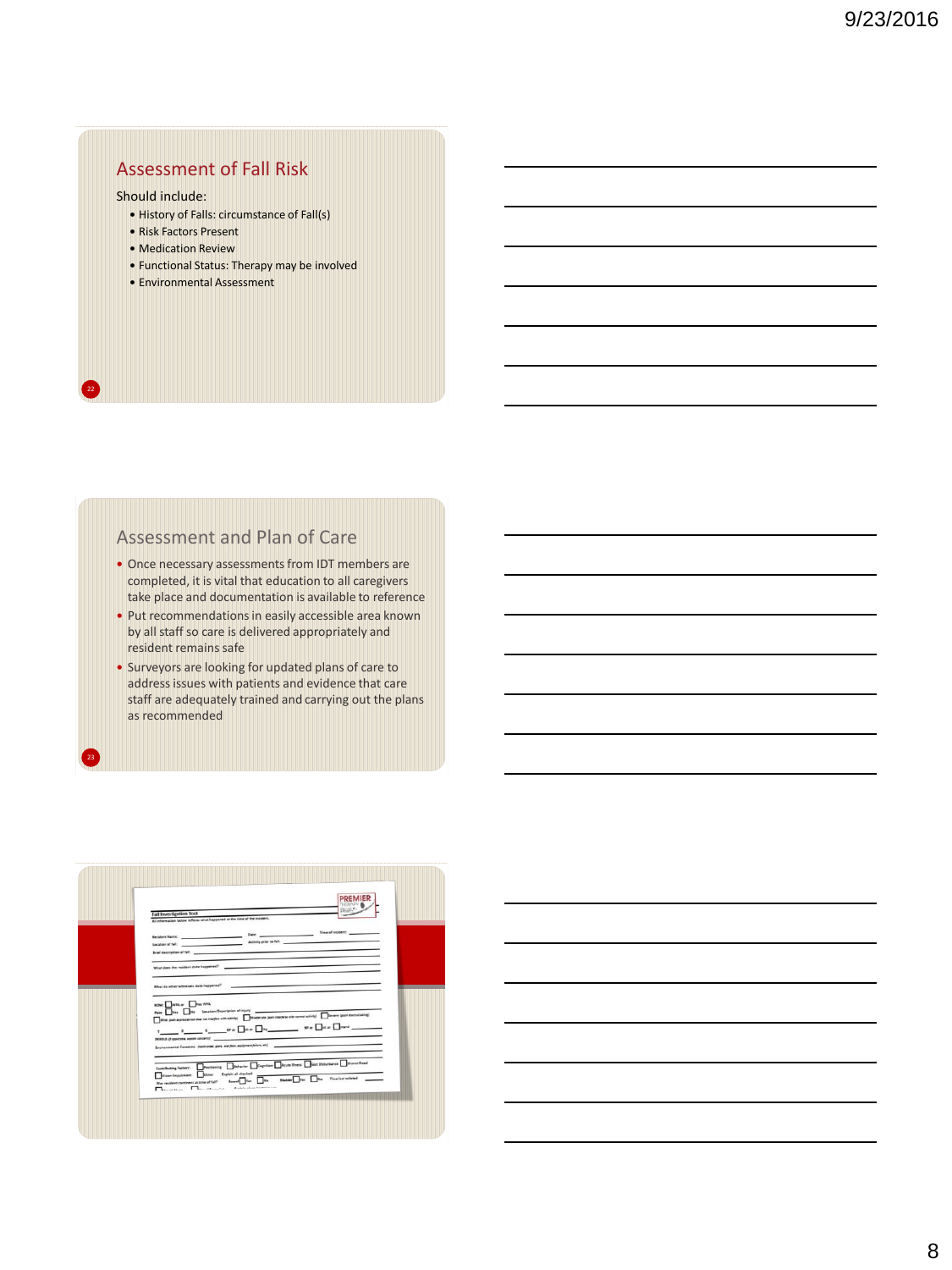

| <u> 1989 - Johann Stoff, deutscher Stoff, der Stoff, der Stoff, der Stoff, der Stoff, der Stoff, der Stoff, der S</u> |  |  |
|-----------------------------------------------------------------------------------------------------------------------|--|--|
| <u> 1989 - Johann Stoff, deutscher Stoff, der Stoff, der Stoff, der Stoff, der Stoff, der Stoff, der Stoff, der S</u> |  |  |
| <u> 1989 - Johann Barn, mars ann an t-Amhainn an t-Amhainn an t-Amhainn an t-Amhainn an t-Amhainn an t-Amhainn a</u>  |  |  |
| <u> 1989 - Johann Stoff, amerikansk politiker (d. 1989)</u>                                                           |  |  |
| <u> 1989 - Johann Barn, amerikansk politiker (d. 1989)</u>                                                            |  |  |
|                                                                                                                       |  |  |

# Approaches to Reduce Fall Risk

- **Vitamin D supplement** 800 IU a day or more helps to reduce falls in LTC
- **Exercise**

26

27

- should have strengthening exercises combined with balance exercises with controlled movement for greatest effect on reducing falls *(ex., Tai Chi, Otago Exercise Program)*
- walking alone does not reduce risk of falls

# Approaches to Reduce Fall Risk cont.

- **Withdrawal from Psychotropic Medication17,18**
	- physician oversight and managed
	- **Vital Sign Monitoring**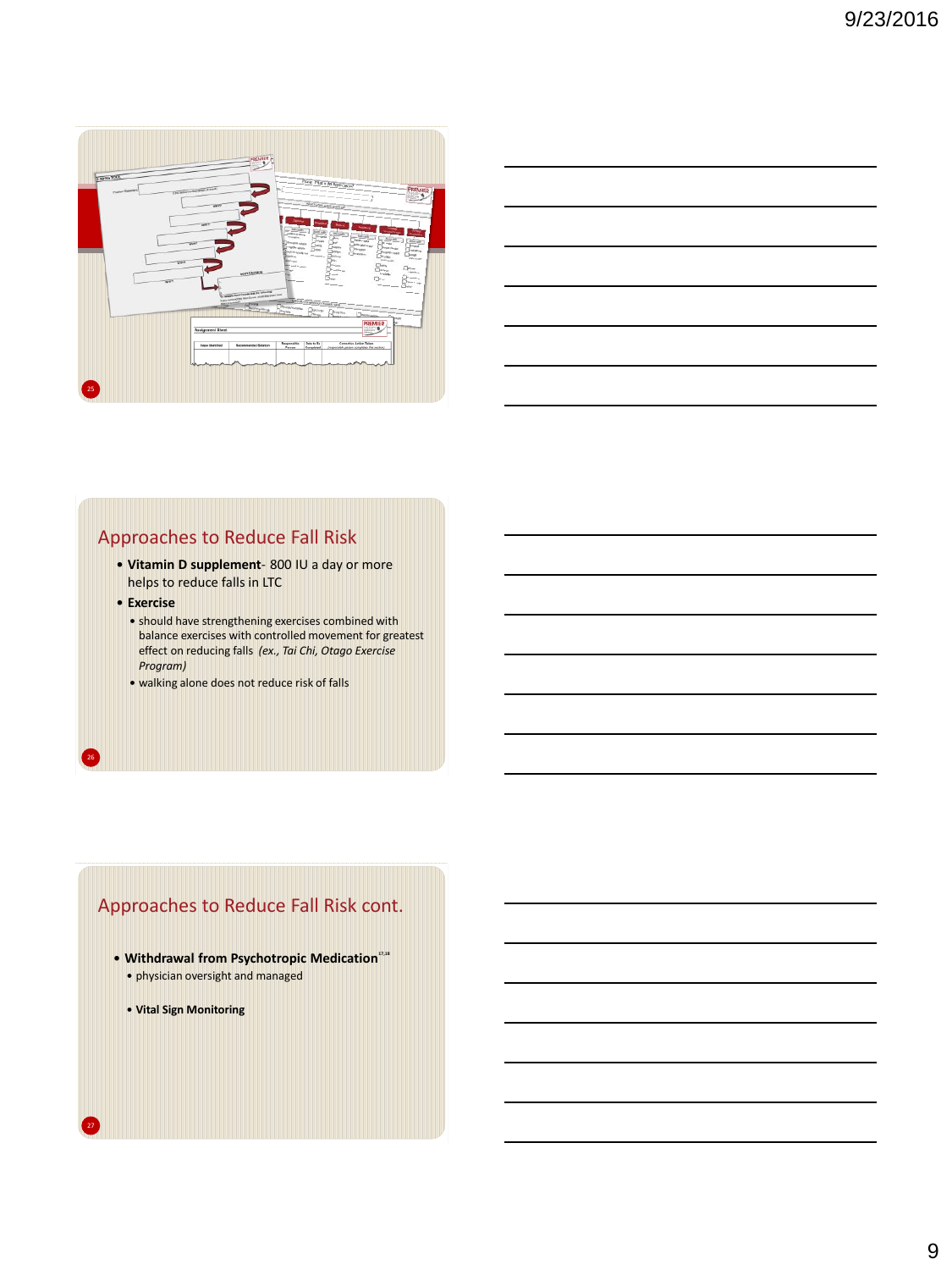# Approaches to Reduce Fall Risk cont.

#### **Visual Assessment and Management**

- Be aware that a resident can have an increase in fall risk when change in eyewear occurs
- OT may need to be involved for a transition period for compensatory/safety techniques
- cataract surgery 1 eye at a time has shown a decrease in risk of falls

# Approaches to Reduce Fall Risk cont.

#### **Pacemakers**

28

29

- Underlying cardiac problems that lead to dizziness, blackouts, and confusion can be reduced by placing a pacemaker
- Reduced falls 2 out of 3 persons

# Approaches to Reduce Fall Risk cont.

#### **Home/Environment Safety<sup>17</sup>**

- Therapy can assess environment and homes for safety issues and make recommendations
- Therapy can assess footwear and gait deviations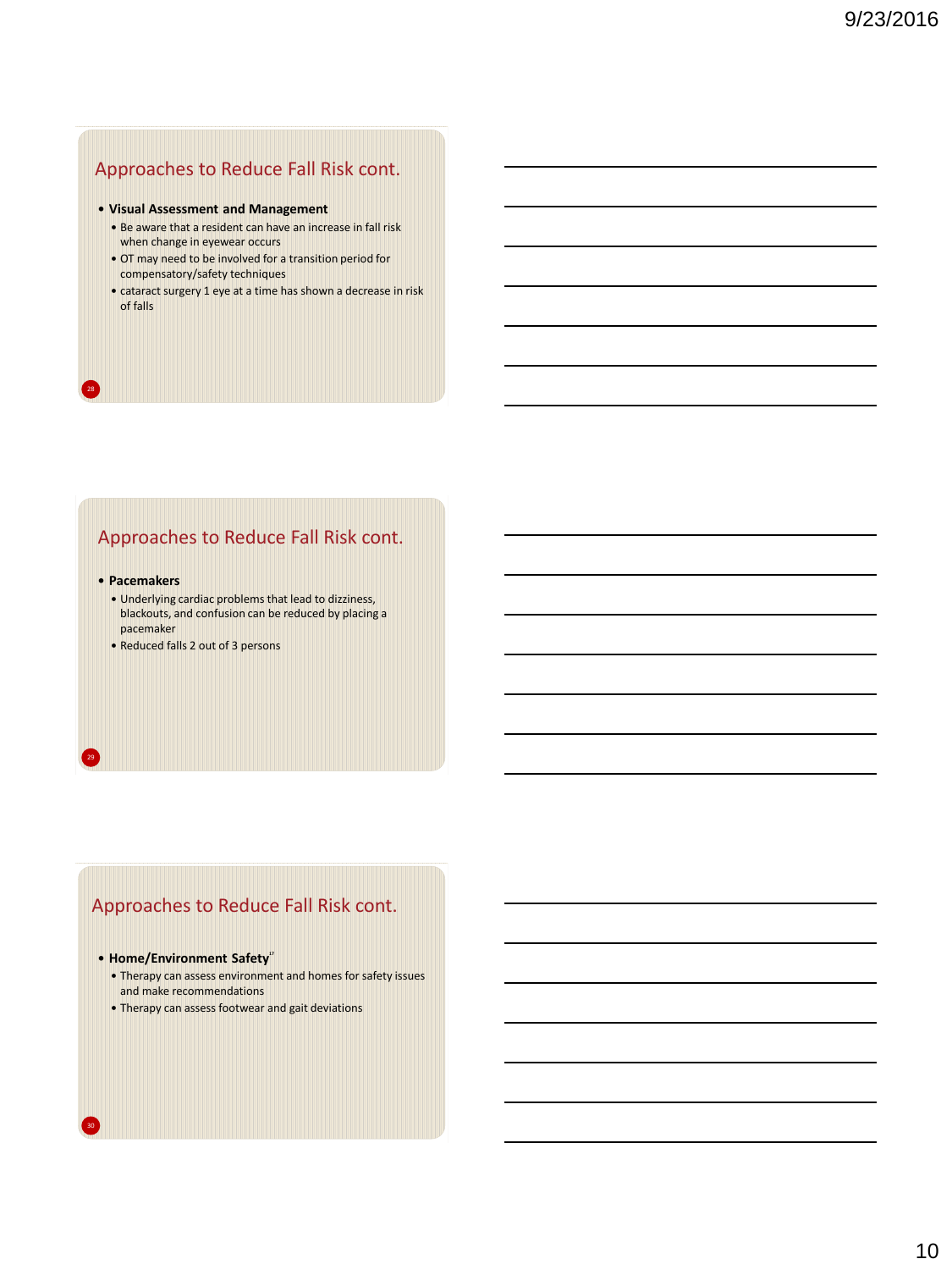# Approaches to Reduce Fall Risk

#### **Programming (not all inclusive)**

- Fall Reduction- H.A.L.T.T.
- Bowel and Bladder- T.I.P.
- Pain Management
- Cognitive Retraining
- Dementia Management- C.A.L.M.M.
- Medication Review
- Activities-Engagement of Residents
- Music and Memory

31

32

• Behavior Modification

# Approaches to Reduce Fall Risk

- Involve Families/Caregivers with recommendations and training
- They can help in evenings and weekends with proper handling of patient and be extra "eyes and ears" to keep residents safe

# Falls Team

Falls Assessment should involve input from:

- Interdisciplinary Team (IDT) members
- Resident
- Families/Caregivers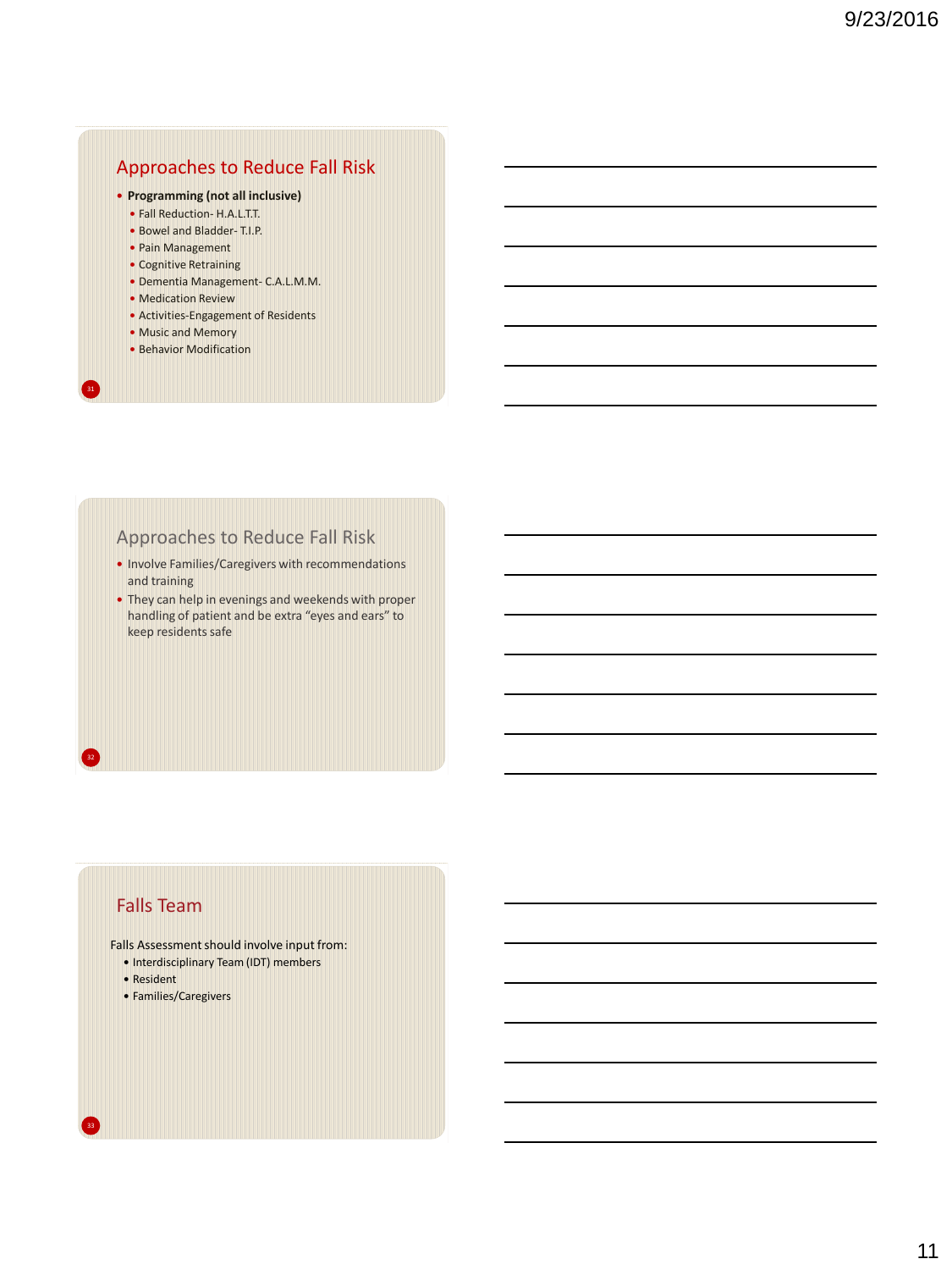## Interdisciplinary Team (IDT) Members

#### May include:

- Nursing/ Restorative
- Physician
- Social Workers
- Admissions/Discharge Planners
- MDS

34

35

36

• Families/Resident

## IDT Members cont.

May include:

- Pharmacy
- Dietary
- Specialist i.e. optometrist, psychologist
- Orthotic /DME supplier
- Activities

## Best Practice in Fall Reduction

- Fall Prevention **starts upon admission** Use PLOF survey and find out fall history or potential risk factors
	- What's Your Risk Survey
- Conduct **proper assessments** of anyone displaying risk factors timely • New and LTC residents
- Meet at least once a week in a **formal meeting**  with all key players to discuss at risk residents, status and plans- **Hold Staff Accountable!**
- Complete **consistent education** to caregivers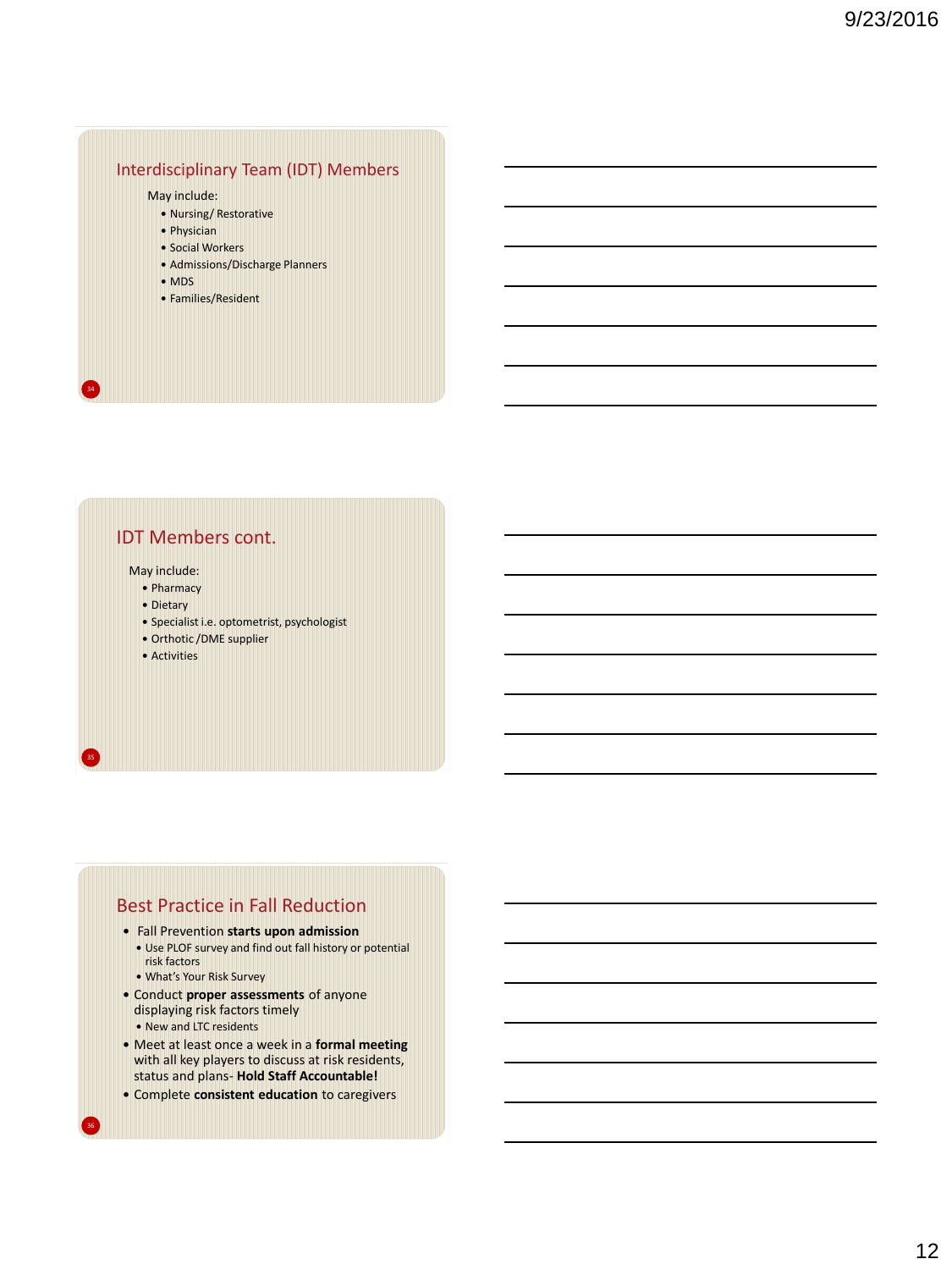## Best Practice in Fall Reduction

- **Consistent Vital Sign Checks-** know baselines for residents
- **Medication Review** and Physician Involvement with changes to medication (can include pharmacy)
- **Good Programming** with Therapy and Other team members so risk identified early and treatment implemented to improve resident status timely
- Important to have **Dementia Management and Behavior Modification** Programming and Education to all staff/caregivers

## Best Practice in Fall Reduction

37

38

39

- **Documentation** needs to be present and available to reference to provide proper care and keep residents as safe as possible
- Make sure **environment is safe** inside and outside your facility to decrease risk
- Make sure **proper equipment** i.e. gait belts, transfer boards, Hoyer lift etc. is in good repair so staff can carry out recommendations
- **Communicate, Communicate, Communicate!**

# Thank You!

# PREMIER THERAPY

**701 Sharon Road · Beaver, PA 15009 800.875.7041 www.EmbracePremier.com**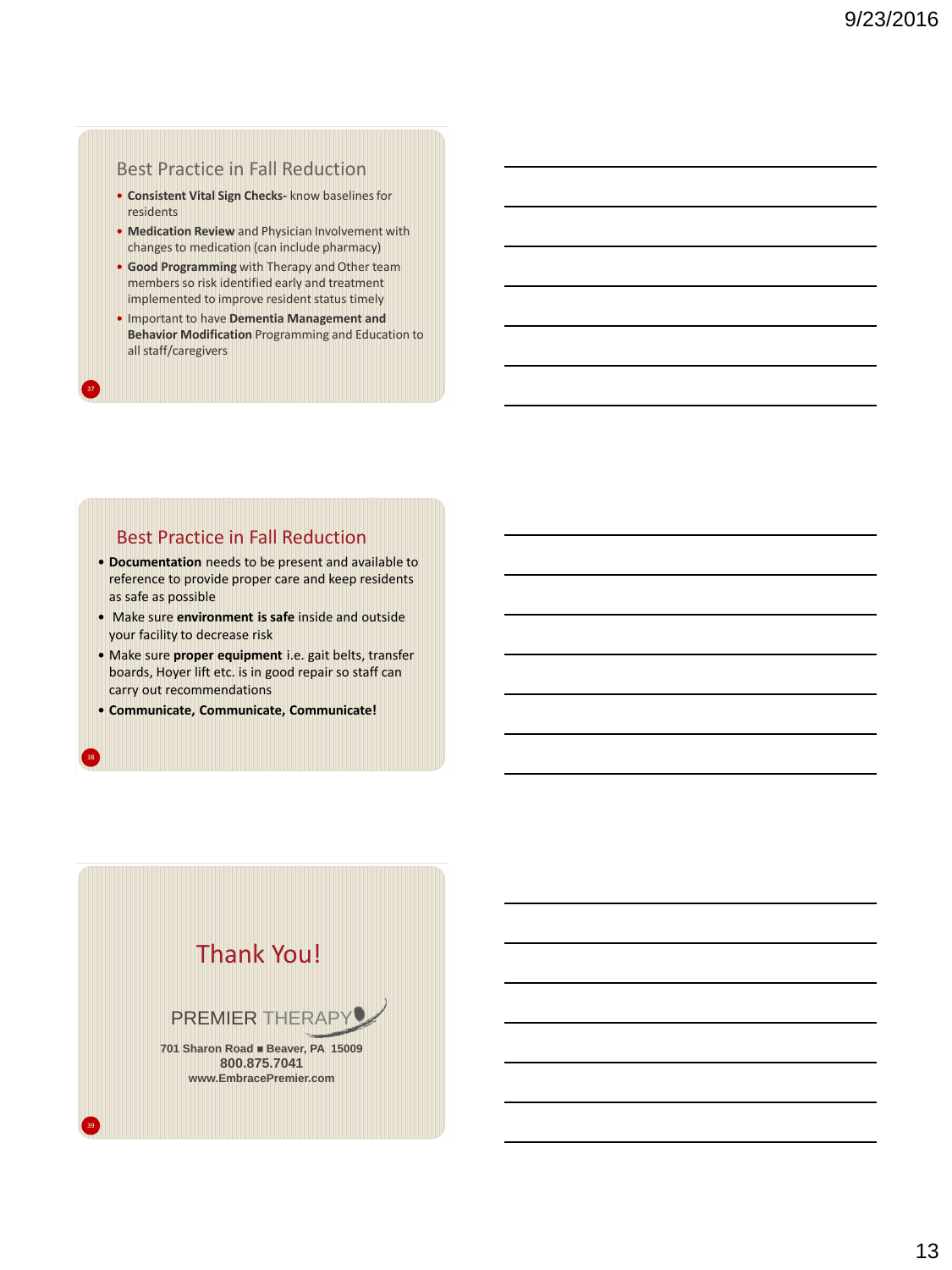# Questions? Please feel free to contact me: rboyle@EmbracePremier.com

## **Resources**

40

41

42

- 1. Centers for Disease Control and Prevention. Adult Falls. ety/falls/adultfalls.html Accessed February 2014.
- 2. Tools to Implement the Otago Exercise Program: A Program to Reduce Falls 1st Edition, CDC. Accessed October 2013
- 3. Tinetti, Mary E. M.D., [www.fallprevention.org/pages/fallfacts.html](http://www.fallprevention.org/pages/fallfacts.html)  2005.
- 4. Root Cause Analysis: www.healthealth.state.html Accessed April 1, 2014.

## Resources cont.

- 5. Comprehensive Accreditation Manual for Long Term Care Refreshed Core, January 2011
- 6. Internet: [http://www.jointcommission.org](http://www.jointcommission.org/) Accessed February 3, 2014.
- 7. Internet: [http://www.primaris.org/sites/default/files/resources](http://www.primaris.org/sites/default/files/resources Accessed April 3)  [Accessed April 3,](http://www.primaris.org/sites/default/files/resources Accessed April 3) 2014
- 8. Internet: [http://www.ahrq.gov/professionals/systems/longt](http://www.ahrq.gov/professionals/systems/long)ermcare Accessed April 3, 2014.